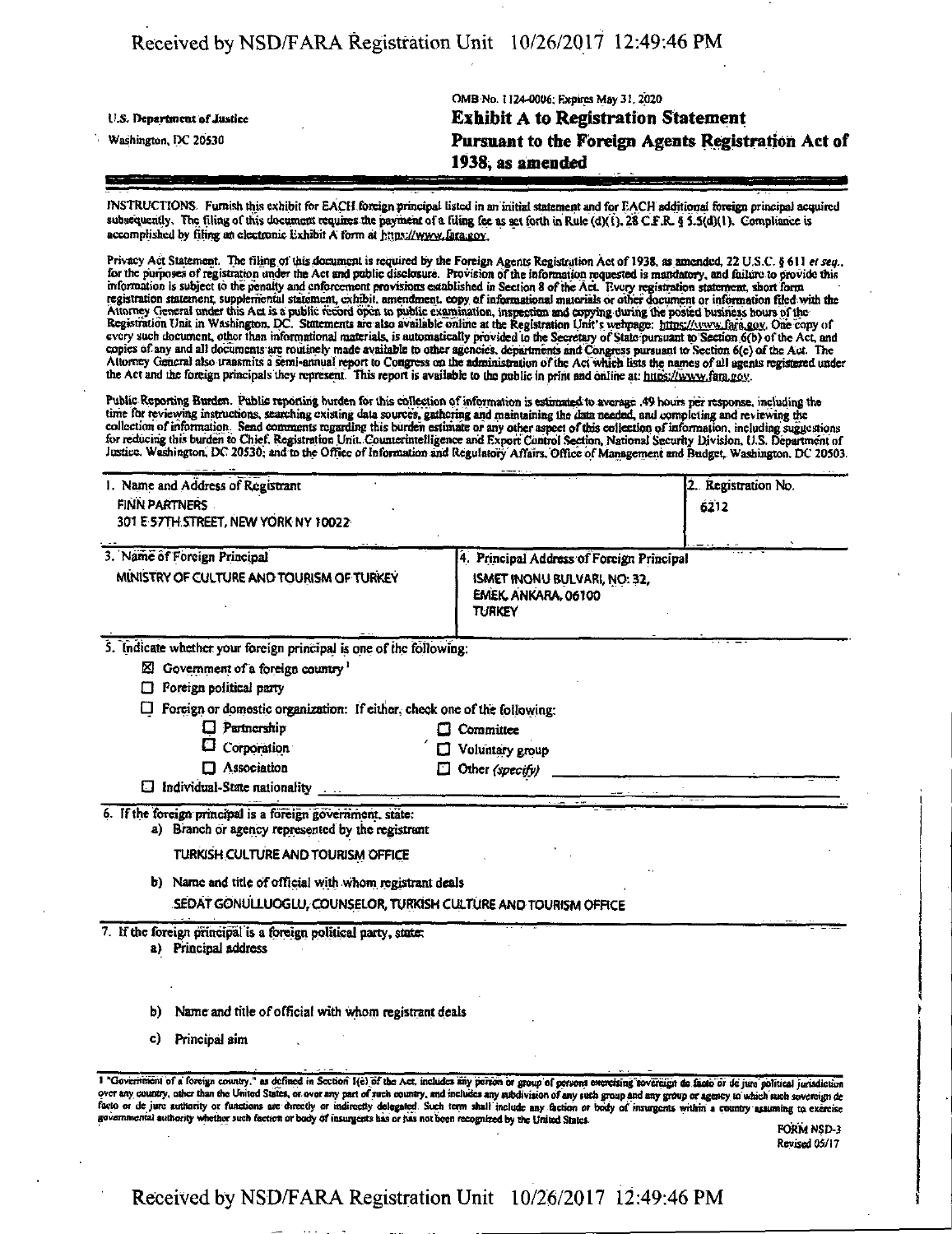8. If the foreign principal is not a foreign government or a foreign political party; a) State the nature of the business or activity of this foreign principal.

b) Is this foreign principal:

| Supervised by a foreign government, foreign political party, or other foreign principal         | Yes $\Box$ No $\Box$       |
|-------------------------------------------------------------------------------------------------|----------------------------|
| Owned by a foreign government, foreign political party, or other foreign principal              | $Yes \Box No \Box$         |
| Directed by a foreign government, foreign political party, or other foreign principal           | $Yes \Box No \Box$         |
| Controlled by a foreign government, foreign political party, or other foreign principal         | $Yes \Box No \Box$         |
| Financed by a foreign government, foreign political party, or other foreign principal           | $Yes \Box No \Box$         |
| Subsidized in part by a foreign government, foreign political party, or other foreign principal | Yes $\square$ No $\square$ |
|                                                                                                 |                            |

*9. Explain folly alt items answered "Yes" m Item 8(b). (ff additionalspace is needed, a fidI insert page must be used)* 

10. If the foreign principal is an organisation and is not owned or controlled by a foreign government, foreign political party or other foreign principal, state who owns and controls it.

### EXECUTION

In accordance with 28 U.S.C. § 1746, the undersigned swears or affirms under penalty of perjury that he/she has read the mformation set forth in this Exhibit A to the registration statement and that he/she is familiar with the contents thereof and that such contents are in their entirety true and accurate to the best of his/her knowledge and belief.

| Date of Exhibit A | Name and Title                           | Signatur |
|-------------------|------------------------------------------|----------|
| 10/11/2017        | GAIL L MOANEY, FOUNDING MANAGING PARTNER | AU       |
|                   |                                          |          |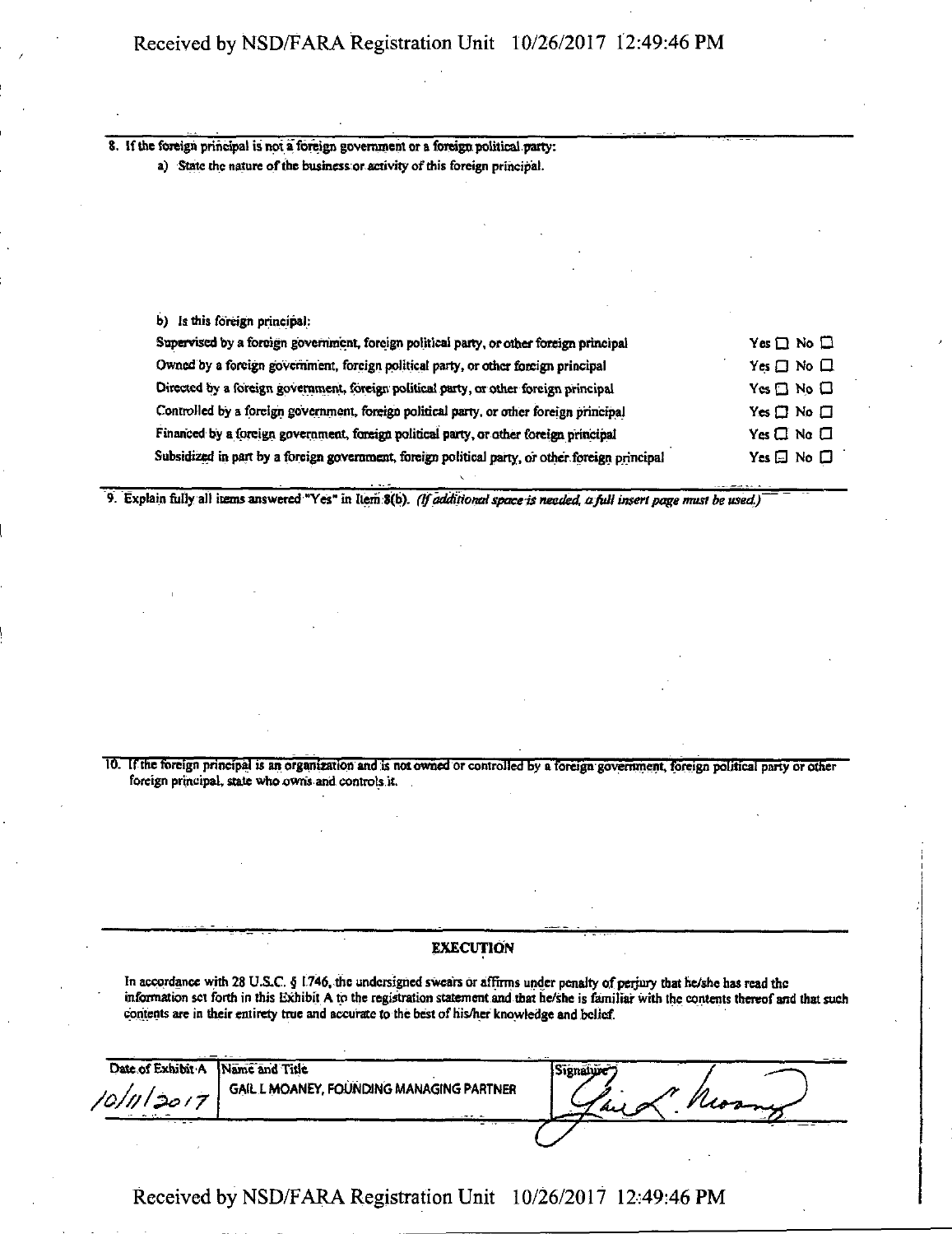| U.S. Department of Justice | OND NO. I ZEFOUT EXPIRES MAY 21, ZUZU<br><b>Exhibit B to Registration Statement</b> |
|----------------------------|-------------------------------------------------------------------------------------|
| Washington, DC 20530       | Pursuant to the Foreign Agents Registration Act of                                  |
|                            | 1938, as amended                                                                    |

DESTRUCTIONS. A registrant most famish as an F.xhtbil B copies of each written agreement and the terms and conditions of each oral agreement with his foreign principal, including all modifications of such agreements, or, where no contract exists, a full statement of all the circumstances by reason of which the registrant is acting as an agent of a foreign principal. Compliance is accomplished by filing an electronic Exhibit B form at " https://www.fara.gov.

OMB No. 1124-0004; Expires May 31.2020

Privacy Act Statement. The filing of this document is required for the Foreign Agents Registration Act of 1938. as amended, 22 U.S.C. § 611 et seq.. for the purposes of registration under the Act and public disclosure. Provision of the information requested is mandatory, and failure to provide the information is subject lo the penalty and enforcement provisions established in Section 8 ofthe Act- Every registration statement, short form registration statement, supplemental statement, exhibit, amendment, copy of informational materials or other document or information filed with the Attorney Genera] under this' Actis a public record open to publk inspection and copying during the posted business hours ofthe Registration Unit in Washington. DC. Statements are also available online at the Registration Unit's webpage: https://www.fara.gov. One copy of every such document, other tlian informational materials, is automatically provided to the Secretary of State pursuant to Section 6(b) of the Act, and copies of any and all documents ore routinely made available to other agencies, departments and Congress pursuant to Section 6(c) of the Act The Attorney General also transmits a semi-annual report to Congress on the administration of the Act which lists the names of all agents registered under the Act and the foreign principals they represent. This report is available to the public in print and online at: https://www.fara.cox.

Public Reporting Burden. Public reporting burden for this collection of information is estimated to average .33 hours per response, including the<br>time for reviewing instructions, scarching existing data sources, gathering collection of information. Send comments regarding this burden estimate or any other aspect of this collection of information. including suggestions for reducing this burden to Chief. Registration Unit, Counterintelligence and Export Control Section, National Security Division, U.S. Department of Justice, Washington. DC 20530; and 10 the Office of Information and Regulatory Affairs, Office of Management and Budget, Washington. DC 205O3.

| --- -<br>$\cdot$ $\cdot$<br>I. Name of Registrant<br>FINN PARTNERS | <br>.<br>------<br>2. Registration No.<br>6212 |
|--------------------------------------------------------------------|------------------------------------------------|
| $ -$<br>. .<br>$\cdots$ $\cdots$                                   | $- - -$<br>                                    |

3. Name of Foreign Principal MINISTRY OF CULTURE AND TOURISM OF TURKEY

Check Appropriate Box:

- 4.  $\boxtimes$  The agreement between the registrant and the above-named foreign principal is a formal written contract. If this box is checked, attach a copy of the contract to this exhibit.
- $5.$  There is no formal written contract between the registrant and the foreign principal. The agreement with the above-named foreign principal has resulted from ao exchange of correspondence. If this box is checked, attach a copy of all pertinent correspondence, including a copy of any initial proposal which has been adopted by reference in such correspondence.
- $6. \Box$  The agreement or understanding between the registrant and the foreign principal is the result of neither a formal written contract nor an exchange of correspondence between the parties. If this box is checked, give a complete description below of the terms and conditions of the oral agreement or understanding, its duration, the fees and expenses, if any, to be received.

7. Describe fully the nature and method of performance of the above indicated agreement or understanding.

PUBLIC RELATIONS ACTIVITIES TO PROMOTE TURKEY'S TOURISM AND CULTURE IN THE U.S.

FORM NSD-4 Revised 05/17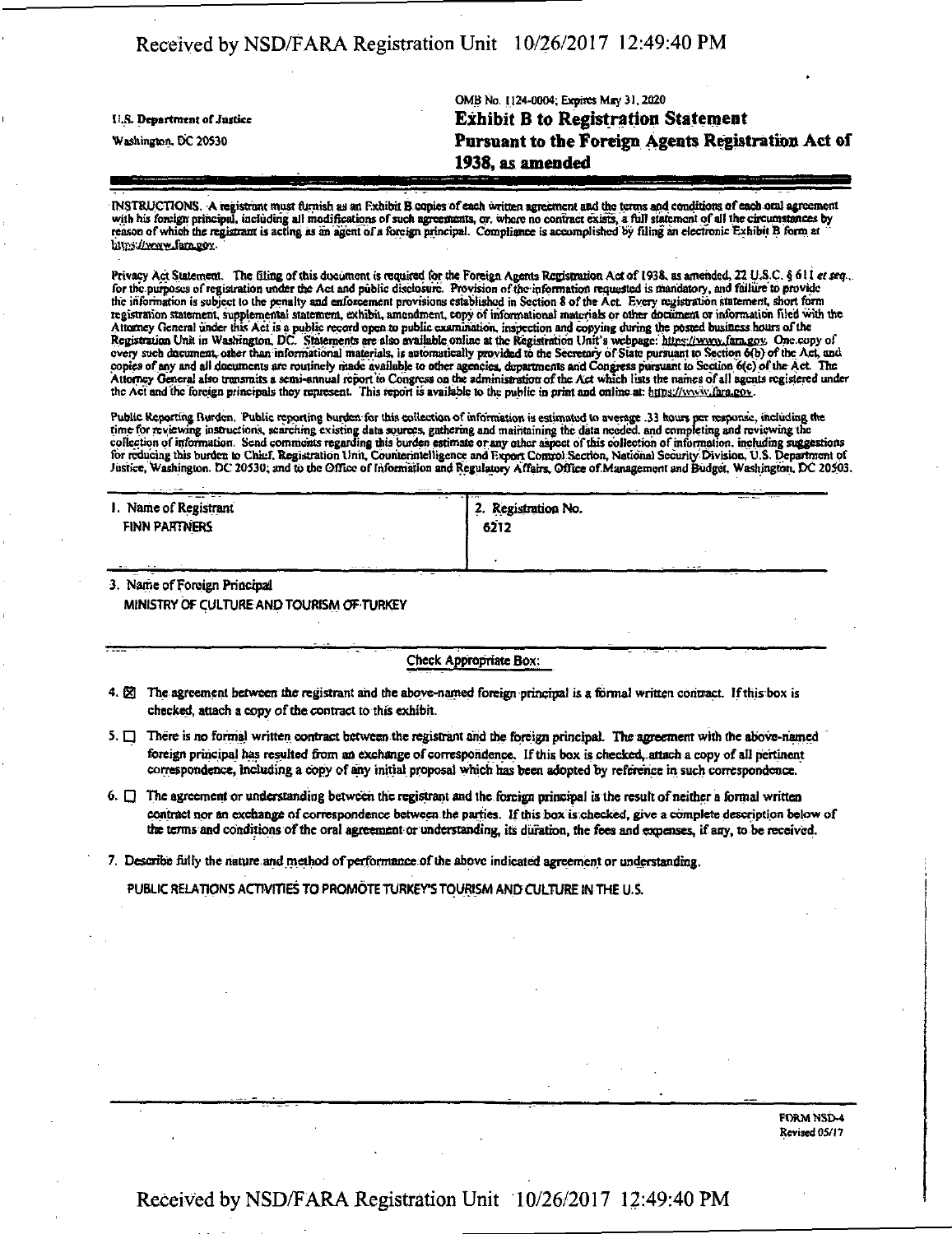8. Describe fully me activities the registrant engages in or proposes to engage in on behalf of the above foreign principal.

1- ) NEWS BUREAU: PROACTIVE MEDIA OUTREACH AND PITCHES, RESPOND TO PRESS INQUIRIES SEND PRESS KITS AND PHOTOGRAPHS, UPDATE MEDIA USTS AND PRESS KITS

2-) WRITE PRESS RELEASES AND PITCHES

3- ) MEDIA MONITORING MONITOR COVERAGE AND 5HARE.WITH TURKISH CULTURE AND TOURIST OFFICE

4- ) ORGANIZE INDIVIDUAL AND GROUP MEDIA FAM TRIPS

5- ) PITCH JOURNALISTS PREPARING THE SPECIAL SECTIONS CITED IN EDITORIAL CALENDARS

6- } WRITE SPEECHES FOR THE DIRECTOR OF CULTURE AND TOURISM ©FFICEAS NEEDED

7-) INVITE MEDIA FOR THE CULTURAL EVENTS OF THE TURKISH CULTURE AND TOURISM OFFICE

8-) ARRANGE WORKSHOPS FOR TOUR OPERATORS AND TRAVEL AGENCIES TO PROMOTE TURKEY'S TOURISM

9- ) CREATIVE WORK: VISUALS, AUDIO OR WRITTEN MATERIALS TO PROMOTE TURKEY'S TOURISM

10- ) ARRANGE WEBINARS FOR TOUR OPERATORS AND TRAVEL AGENCIES TO PROMOTE TURKEY'S TOURISM

Will the activities on behalf of the above foreign principal include political activities as defined in Section 1(o) of the Act and in the footnote below? Yes  $\Box$  No  $\boxtimes$ the footnote below? Yes  $\Box$ 

If yes, describe all such political activities indicating, among other things, the relations, interests or policies to be influenced togetherwith the means to be employed to achieve this purpose.

#### EXECUTION

In accordance with 28 U.S.C. § 1746, the undersigned swears or affirms under penalty of perjury that he/she has read the. information set forth in this Exhibit B to the registration statement and that he/she is familiar with the contents thereof and that such contents are in their entirety true and accurate to the best of his/her knowledge and belief.

Date of Exhibit B Name and Title Signatu GAIL L MOANEY, FOUNDING MAN. PARTNER 10/11/2017

Footnote: "Political activity," as defined in Section 1(o) of the Act, means any activity which the perion ideaging in helicves will, or that the person intends to, of any way influence.<br>any agency or official of the Gover domestic or foreign policies of the United States or with reference to the political or public interests, policies, or relations of a government of a foreign country or a foreign political party.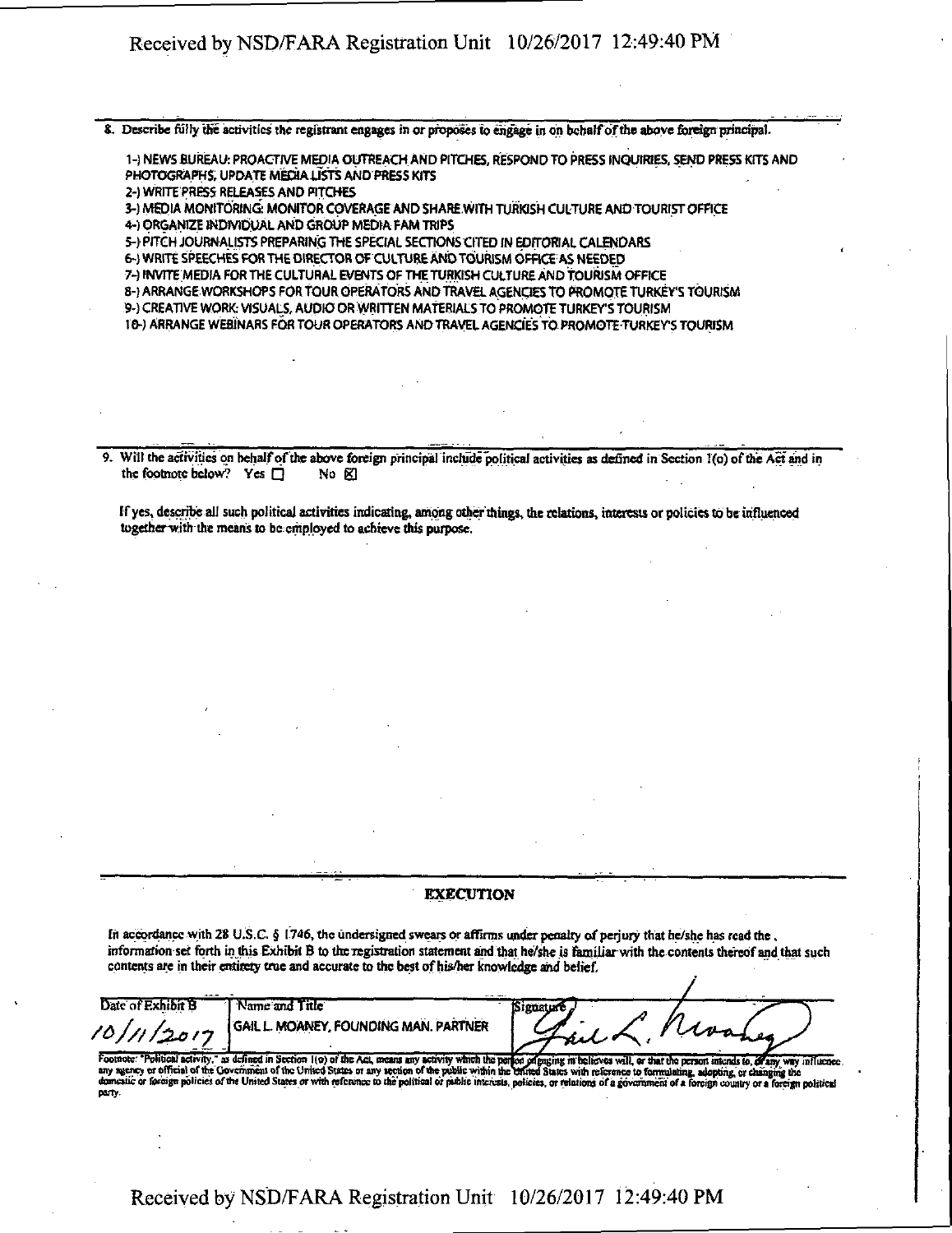# **2017 Public Relations Contract**

## **PARTIES**

### **Article 1.**

This Contract is signed between the Embassy of the Republic of Turkey in Washington, Culture and Tourism Counselor's Office (The Employer) and Finn Partners (The Agency) which has been selected to carry out matters related to PR on behalf of the Employer, according to the following conditions. Both parties have agreed on the below articles.

| <b>DEFINITIONS</b>                         |                                                                                                                                                                                                                                                                                                                                                                                                               |
|--------------------------------------------|---------------------------------------------------------------------------------------------------------------------------------------------------------------------------------------------------------------------------------------------------------------------------------------------------------------------------------------------------------------------------------------------------------------|
| <b>Article 2.</b>                          |                                                                                                                                                                                                                                                                                                                                                                                                               |
| <b>Employer:</b>                           | Embassy of the Republic of Turkey in<br>Washington, Culture and Tourism<br><b>Counselor's Office</b>                                                                                                                                                                                                                                                                                                          |
| Agency:                                    | Finn Partners, New York                                                                                                                                                                                                                                                                                                                                                                                       |
| <b>Public Relations (PR) Activities:</b>   | Public relations activities which include<br>those set out in this Contract and<br>specifically those mentioned in Article 3.                                                                                                                                                                                                                                                                                 |
| Workshop:                                  | A meeting held for those involved in<br>promoting Turkey within the tourism sector,<br>usually for a specific reason or to discuss<br>specific matters, which may last up to a few<br>days.                                                                                                                                                                                                                   |
| <b>Crisis Management Strategy:</b>         | A strategy for dealing with any unexpected<br>event which may have an adverse effect on<br>the image of Turkey and for minimizing any<br>such potential negative effect.                                                                                                                                                                                                                                      |
| <b>Creative work:</b>                      | Visual, audio or written material used to<br>create an image of Turkey                                                                                                                                                                                                                                                                                                                                        |
| <b>Routine PR activities and services:</b> | Making the coordination between the<br>Employer and the travel writers-media<br>members; representing the Employer in<br>media related activities; dealing with the<br>requests and proposals within the context of<br>PR by providing information, preparing and<br>distributing up-to-date press information and<br>releases; providing information about tour<br>operators, restaurants, hotels to promote |
|                                            |                                                                                                                                                                                                                                                                                                                                                                                                               |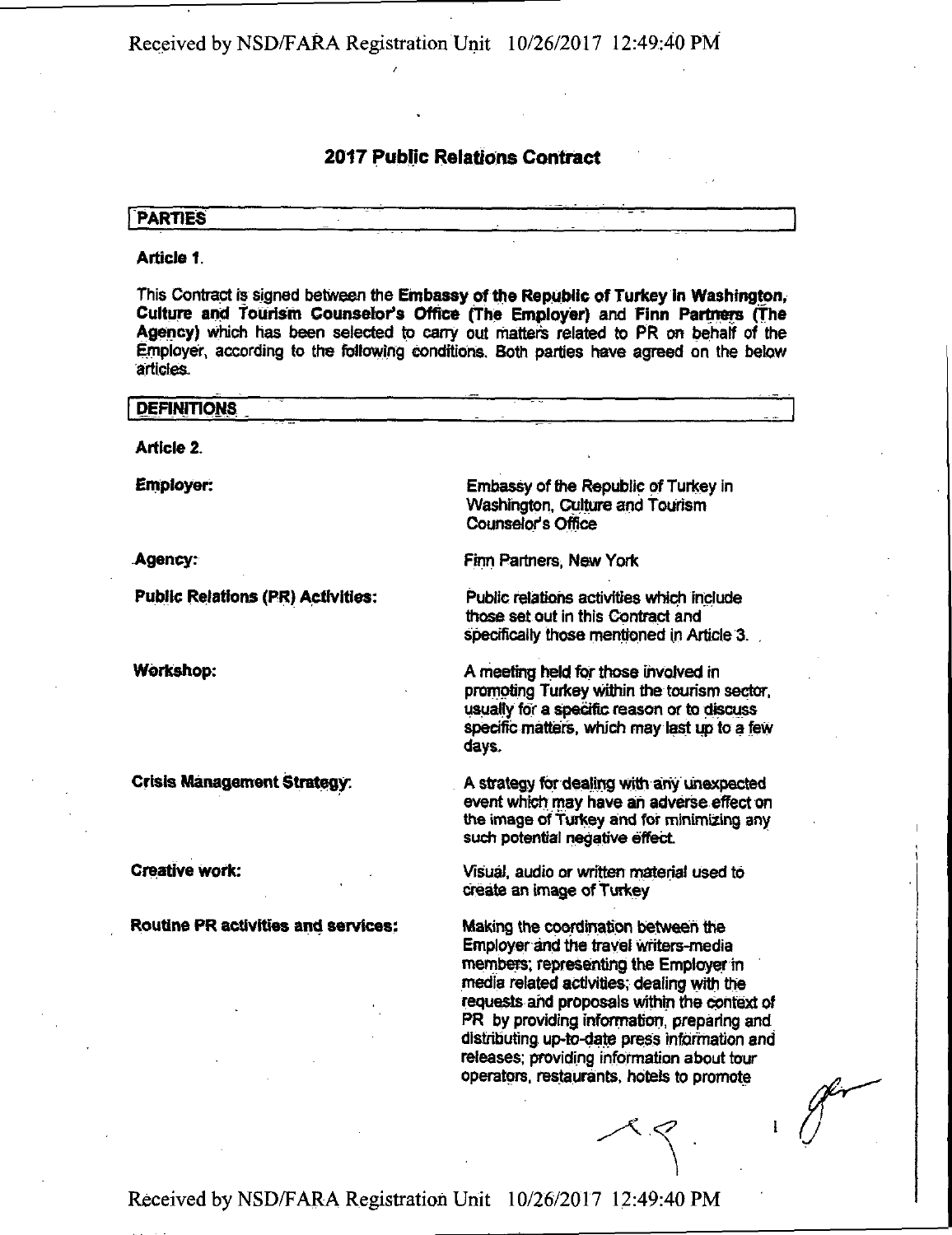coiloboration; assisting in preparing and encouraging articles about Turkey and arranging interviews with the media members for the Employer. Supplying information on the official web sites of the Employer and the Agency which are relevant to travel writers and using and distributing images from the Image bank of the Employer to journalists.

### **Routine PR activities and services**

**Article 3.** 

- 1) To prepare bulletins or releases for tour operators, the media and the travel sector within close cooperation with the Employer.
- 2) To prepare fam trips for important travel writers.
- 3) To prepare up-to-date and accurate press kits in accordance with the Employer's requirements,
- 4) To prepare data base (name-address) for media and travel Agency members in the course of PR activities and thereafter.
- 5) To arrange trips to Turkey for journalists and film crews in the best possible way for the publicity of Turkey and within this context, making the coordination among Turkish Ministry of Culture and Tourism, tour operators and the media.
- 6) To participate in the media and other sector's activities on request of the Employer to promote Turkey in the best possible way and organize and participate activities of this kind.
- 7) To invite journalists to take part in press trips organized by the Turkish Ministry of Culture and Tourism.
- a) To take measures to minimize the negative impact of any events on Turkey's image.
- 9} To prepare speeches and to make written correspondence on the request of the Employer.
- 10) To provide information -prepared and published by the Turkish Ministry of Culture and Tourism- to the media and related organizations.
- 11) To arrange workshops in order to bring the members of the tourism sector together;
- 12) The Agency shall provide at least 5 staff members for the Employer's PR actiyies.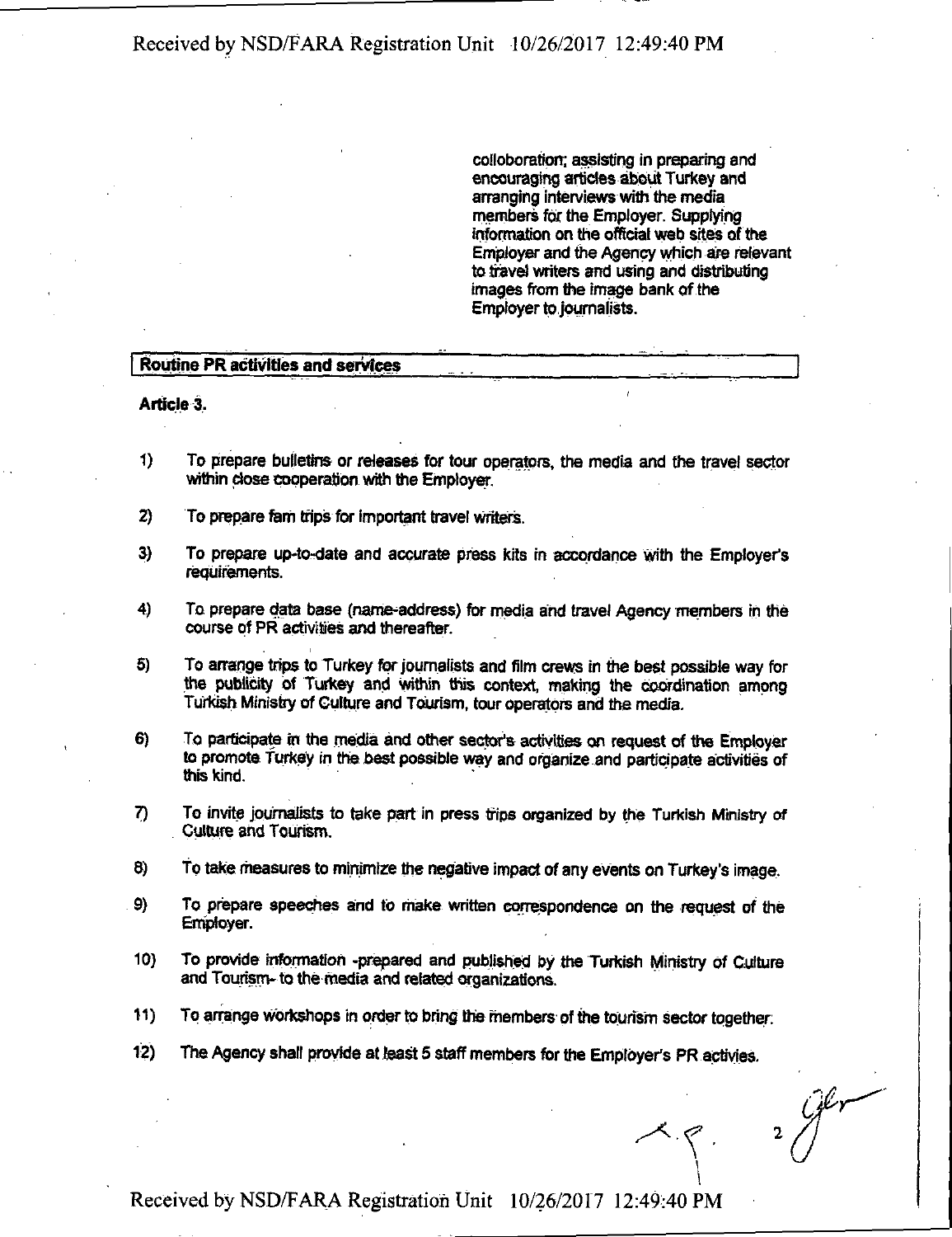### **CQMTACT DETAILS OF THE PARTIES**

**Article 4.** 

**4.1 Employer's Name and Address: Embassy of the Republic of Turkey in Wasmngtpn D.C, Culture and Tourism Counselors Office 2525 Massachusetts Ave. N.W Washington D.C. 20008 Tel No:+1(202) 612-6800** 

**Fax Nor+1 (202) 319-7446** 

**E-mail address; dc@tourrarriturkey.org** 

**4.2. Agency Name and Address : Finn Partners 301 E, 57m St, 4th Floor. New York, NY 10022** 

**Tel No : +1 (212) 716-1600** 

## Email Address: Gail.Moaney@finnpartners.com

The above addresses are agreed to be the official mailing addresses of the parties concerned. Unless a party is informed about a change of address in written form, the **mailing to the above address means that the office! communication is done.** 

## **THE PURPOSE AND THE SCOPE OF THE CONTRACT**

#### **Article 5.**

**This Contract includes the following items for improving Turkey's image as a tourism**  destination, increasing its market share and supporting the 2017 advertising campaign that **is going on in the markets selected by the Turkish Ministry of Culture and Tourism:** 

- **1) PR activities induding consulting, written correspondence, media relations, administration and financial management and other services**
- **2) Agency's responsibilities, payments by Employer and other matters**
- **3) Tne preparation and execution of PR activities in accordance with local requirements**

**3**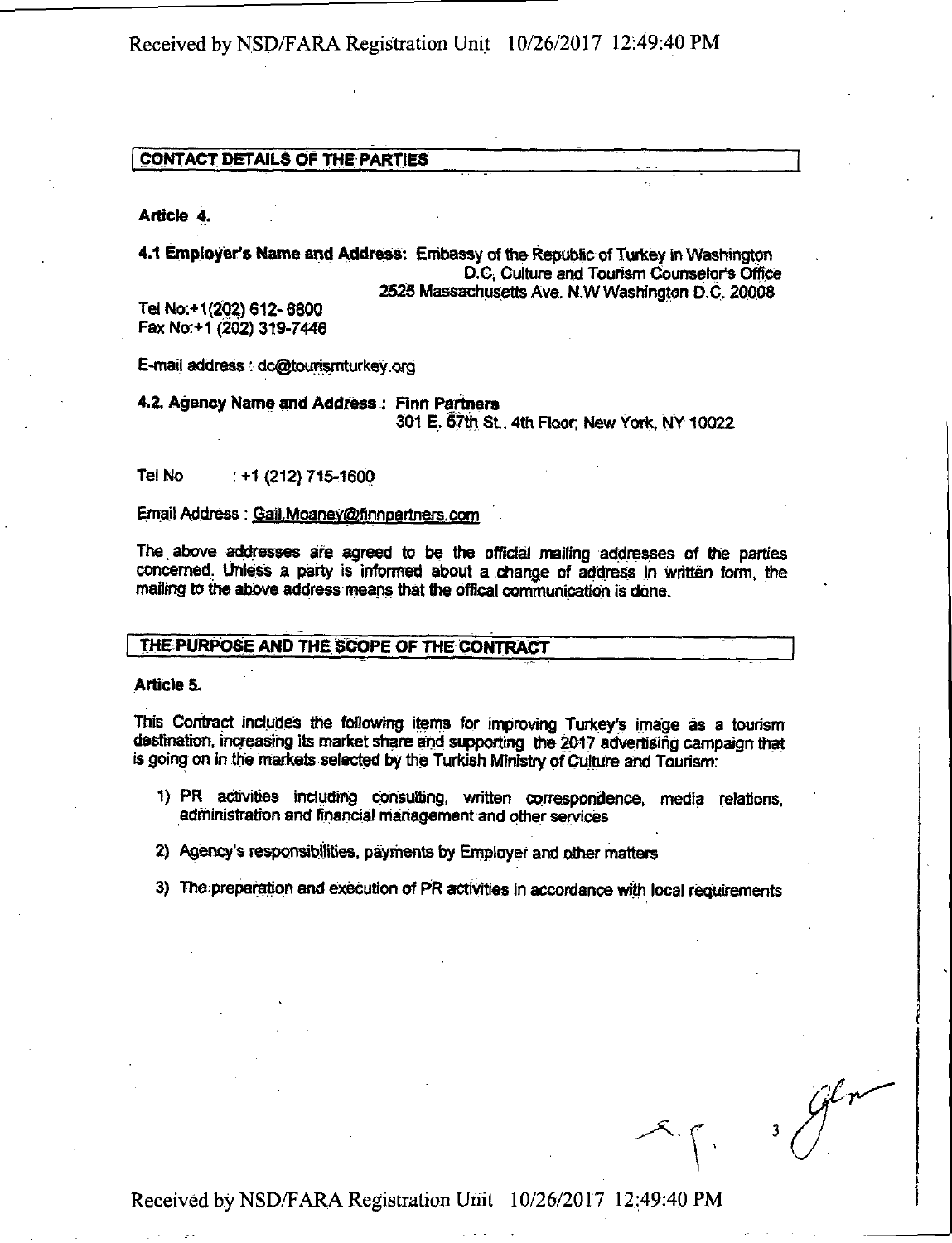# **BUDGET**

#### **Article 6.**

Agency must provide the Employer with a seperate detailed budget proposal for the activities which are not included in the routine PR activities. Those activities will be carried out after the approval of the Employer.

### **DURATION OF THE CONTRACT**

**Article 7.** 

**This Contract expires on December 31,2017.** 

#### **RESPONSIBILITIES OF THE AGENCY**

### **Article 8.**

The responsibilities of the Agency towards the Employer are mentioned below.

- 1) Agency conducts the routine PR projects which are set out in Article 3.
- 2} The Agency is responsible for the compensation of any moral or material damage that arise while the PR activities are undertaken. If any such errors cannot be corrected, then the Agency will not be paid for tine related work. Furthermore, the Agency is responsible for compensating any damage which is caused by itself.
- 3) The Agency can carry out the PR projects -having details like texts, drafts, designs/representations, estimated costs and other details-just after the approval of the Employer, and once the Contract has been signed. The Agency will be financially responsible for any changes, incorrect information or erroneous applications that are provided without written approval of the Employer. If correction is impossible, the Agency wilt be financially responsible and will not be paid.
- 4) Drafts of press releases, and articles and photographs will be submitted to tie approval of the Employer and one copy of each material (press releases, press kits etc) will be given to the Employer by the Agency.
- 5) Any material or information given by the Employer to the Agency on a confidential basis must be treated by the Agency as confidential. The materials and information given to the Agency will only be used for PR activities to promote Turkey. Every material and information wilt be treated confidentially by the Agency also after the expiration of the Contract.
- 6) The Agency cannot carry out PR activities for Turkey's competitive destinations.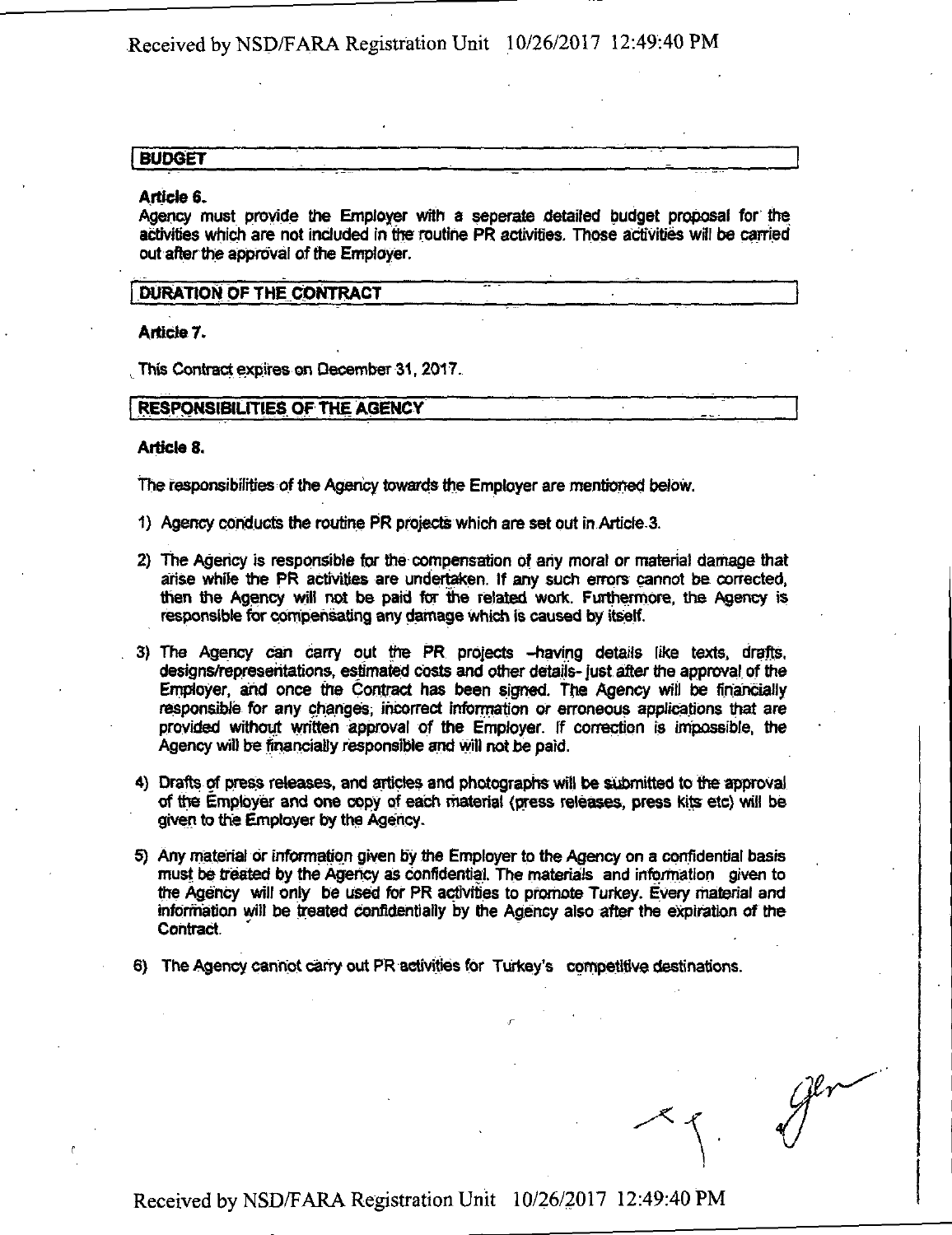### **EMPLOYER'S RESPONSIBILITIES**

### **Article 9.**

**The Employer will pay for the following:** 

**The monthly PR fee which is to be paid to the Agency is \$30,000** 

### **CREATIVE RIGHTS**

### **Article 10.**

**When this Contract comes to an end, any material and idea created by the Agency become the possession of the Employer and the Employer will have the right to use them for future promotional activities.** 

## **METHOD OF PAYMENT AND BILLING PROCEDURES**

#### **Article 11.**

**The fee for basic services should be invoiced in the last week of the month and cover**  services and activities for the relevant month. In accordance with the Turkish financial **regulations all payments are made when the work has been completed or the service**  rendered and the relevant documents have been submitted to the Employer. Any **documents related to the promotional activities must be submitted tb the Employer together with the monthly invoice,** 

**The cost of printing and preparing printed material will be invoiced together with the distribution of printed material.** 

**The Agency is completely and solely responsible for the payment to any third parties from which it purchases goods or for realizing the goals defined within the scope of this Contract.** 

Payments to be made in any foreign currency, apart from that of the country where the **Employer is situated are to be calculated in accordance with the rate of exchange set on the date of payment, by the bank which holds the Employer's account. The invoices should be addressed to me Employer's address and should be zero rated for VAT.** 

## **COPYRIGHT CONDITIONS**

#### **Article 12.**

**Any information or goods given to the Agency by me Employer on a confidential basis must**  be kept confidential by the Agency. Under the terms of this Contract, the moral rights **(whether or not to submit the work to the public, the form and time of the publication or** 

**\**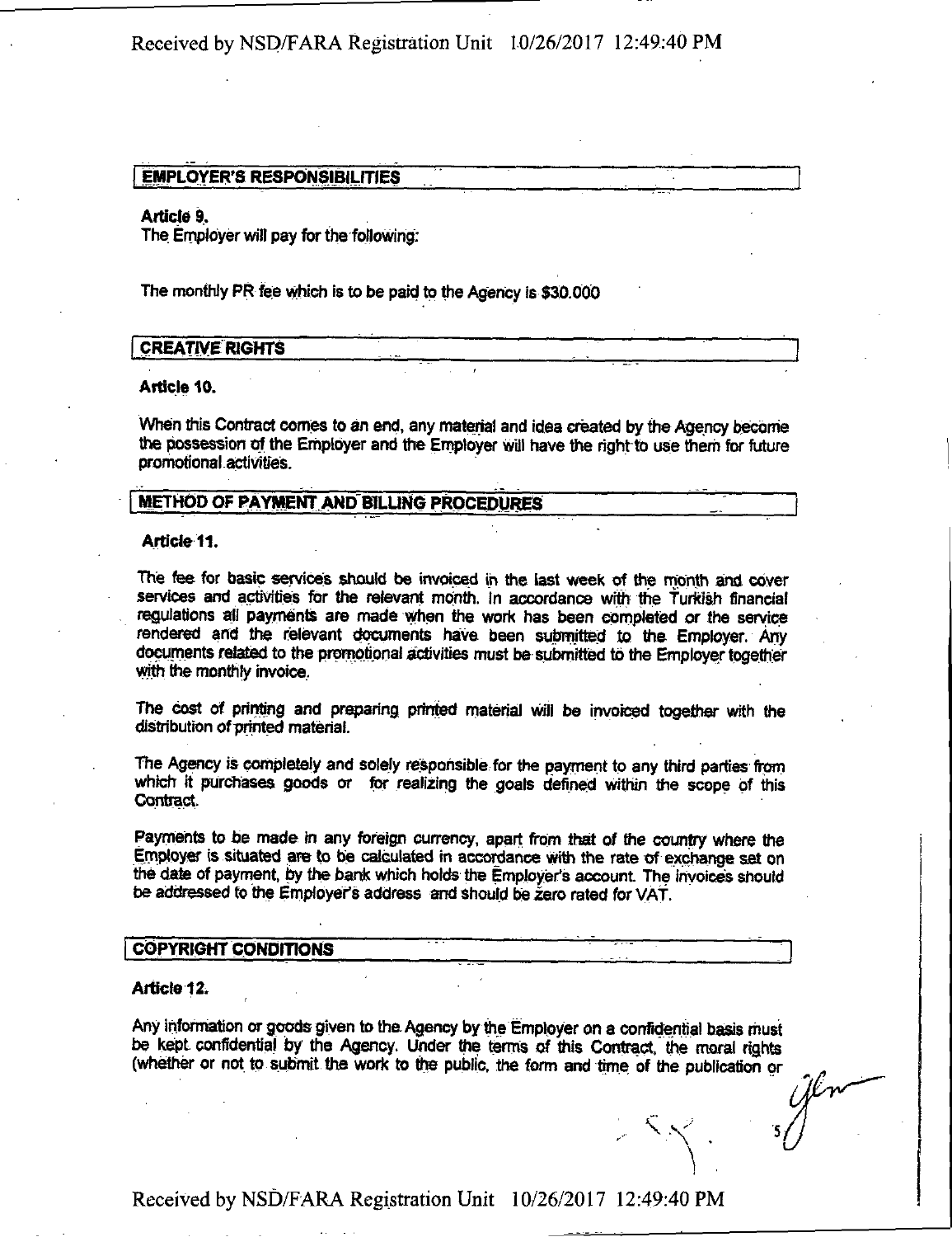broadcast etc., the right to present to the public with or without the name of the creator, the right to modify and suppress the work) and the material rights (the rights to develop the work, reproduce, print, submit and the right to present it to the public by means of transferring a sign, voice or image) of the works produced tor the Employer, remain the sole property of the Employer, together with the right to have the creative work translated into any language and any other process which is necessary for the. Employer.

The transferred right is the full licence' which does not ailow the Agency or the creator of the work to transfer the intellectual rights of the work to anyone else. The Employer may choose to assign the above rights either in full or in part to anyone the Employer wishes, either free of charge or in return for payment and the Employer has no obligation to make a payment to the Agency for the said transfer. AH rights of the creative work are transferred to the Employer without any limit and any limit of time frame to use around the world. This transfer is the transfer of possession of ait intellectual rights pertaining to the creative work, The Agency undertakes that,

- the Agency shall transfer all rights of the creative works as mentioned above,
- the Agency is the 'owner' of the work and the work is original and has not been published previously in any form,
- creative works have not been presented to nor belong to the public.
- creative works contain no confidential or private information and do not violate any legal or general intellectual rights,
- the intellectual property rights or the rights to use the creative works have not been transferred before,
- creative works have not been mortgaged or distrained
- the Agency releases its right of withdrawal without any time limit.

In such case where a dispute arises between the Intellectual Owner and the Employer regarding the intellectual rights, The Agency is responsible for providing all type of assistance to the Employer and compensating the Employer if any loss/damage occurs, during and after the term of the Contract The Agency hands over the agreements to the Employer, regarding the intellectual rights of any creative works of third parties arid confirms that the intellectual rights will be received on behalf of the Employer.

## **TERMINATION OF THE CONTRACT**

#### **Article 13.**

- A) During the Contract term, The Employer reserves the right to cancel, terminate, postpone the public relations campaign or modify the content, budget and other implementation details for the campaign.
- B) Withholding the provisions in Article 15 (A), this Contract may be terminated by at least 30 days prior written notice by the Employer, m case the Contract is terminated, aborted or postponed as set above in Article 15 (A), the Employer will make payment to the Agency, arising from the irrevocable commitments of the Agency made on behalf of the Employer. Within the framework of this Contract, the Employer will also mate payment for the expenses of all materials purchased and services received by the Agency on behalf of the Employer.

 $x, y, y$